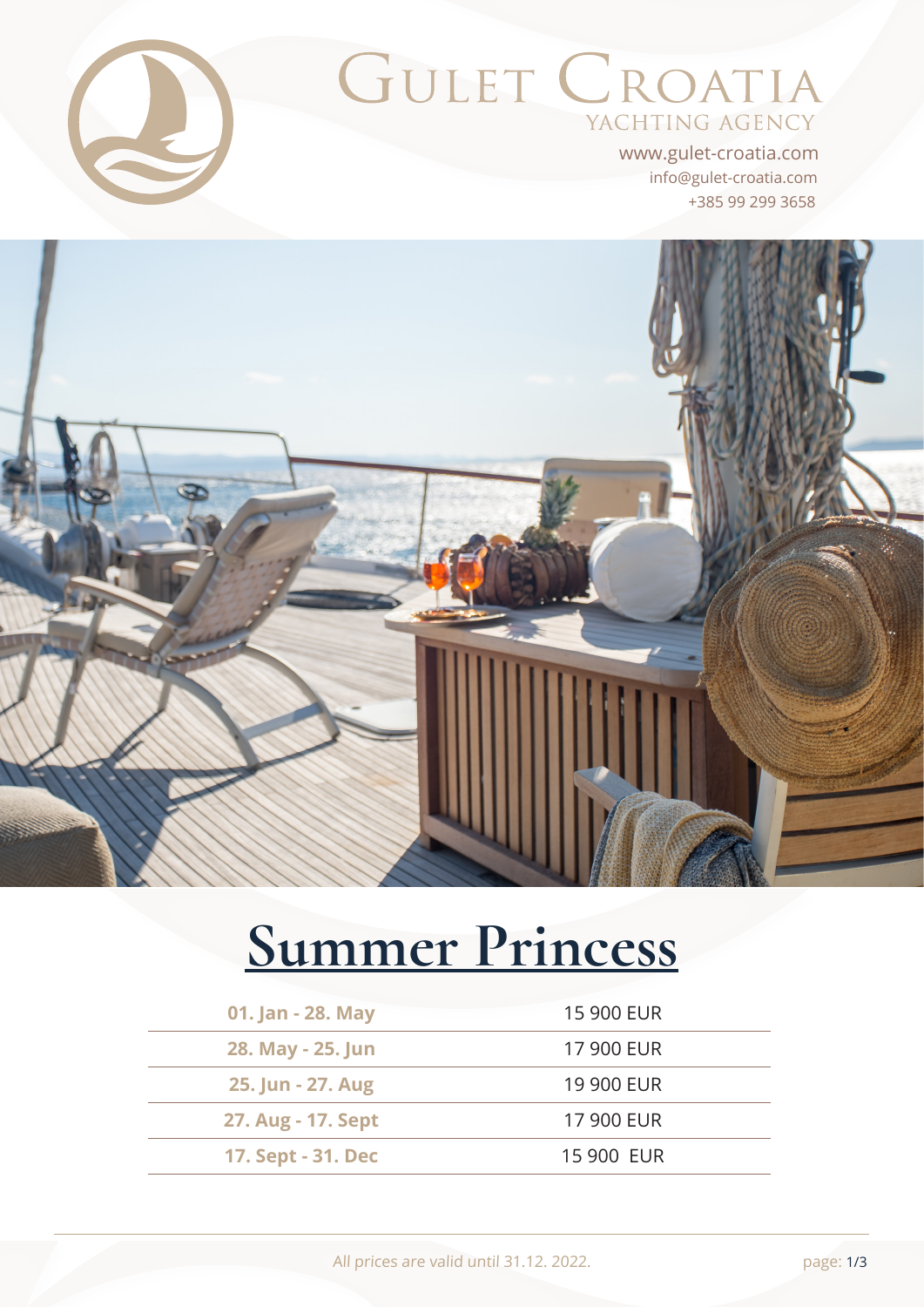### **The yacht prices include:**

Accommodation on board, 4 crew, personal injury insurance for all guests (while on board), bed linen (1X change during the week), towels (2X change during the week), fuel for 4 hours cruising a day, air-conditioning for 12 hours per day, use of tender (until midnight), use of leisure equipment (except water toys that consume fuel).

#### **The yacht price does not include:**

Food, drinks and beverages, port fees (estimated at €900 for the week), tourist taxes (1 EUR per person daily), more than 12 hours of air conditioning per day (extra hour 25 EUR), fuel for sailing over 4h/day (60 EUR/h) one way to / from Dubrovnik 700 EUR (in case of empty-leg), water ski and jet ski usage, National Park entrances, tips for the crew (5 – 10% of charter fee).

#### **Food and beverage options:**

| <b>BEVERAGE OPTIONS:</b><br>- Drinks/beverages taken from the yacht bar and paid according to consumption |  |
|-----------------------------------------------------------------------------------------------------------|--|
| - All-inclusive domestic package                                                                          |  |
|                                                                                                           |  |
| - Drinks and beverages completely supplied by guests - corkage fee750 EUR                                 |  |

\**If all-inclusive option is taken, please note it includes Croatian quality wines from standard boat bar offer, specially ordered wines or premium wines are extra cost; foreign alcoholic drinks (like vodka, whiskey, wine, gin, champagnes etc.) are extra cost, if consumed.*

#### **FOOD DISCOUNT FOR CHILDREN:**

Children 0 - 3 years free of charge, Children 3 - 10 years 50% discount.

#### **Accommodation:**

#### **1 Master bed Cabin / 4 Double bed Cabins**

- Each of the cabins has wardrobe, 24 V/220 electricity, hair dryers, its own en suite bathroom, home style toilet, with shampoo, toilet paper, soap, shower box with curtain
- Beach towels:1 per person per week
- Bathroom towels: 4 towels per person per week.
- Additional beach or bathroom towels: on request
- Bedding info: bed sheets are included in price.
- 8 hours of Air-condition is included in the price.